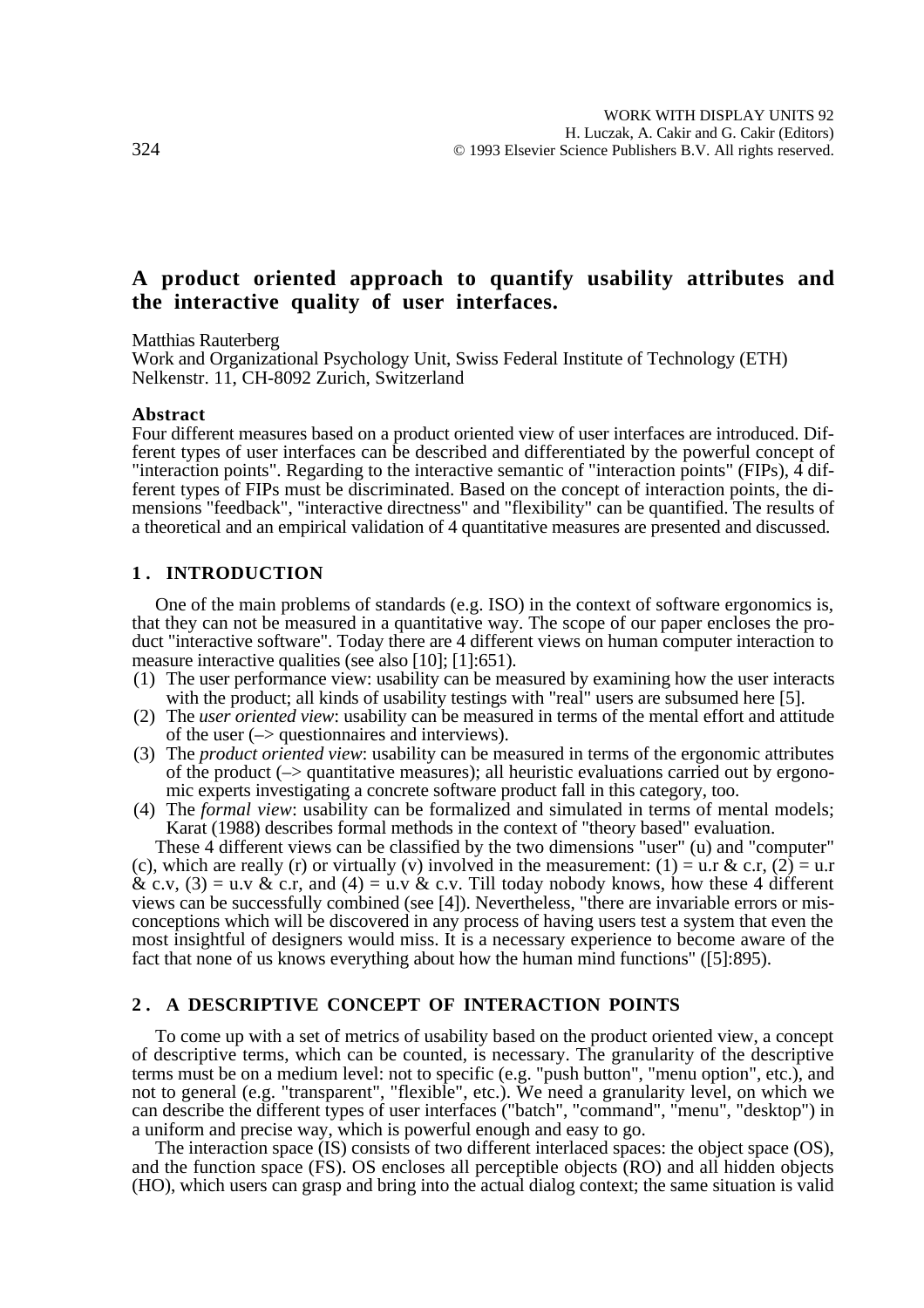for FS: we have to distinguish between perceptible functions (RF) and hidden functions (HF). A dialogue context (DC) contains a subset of the union of OS and FS.



Figure 1. A schematic presentation of the i/o interface, the dialog and the application manager of an interactive system with a two level menu tree.

Belonging to the distinction of an interactive system in a dialog and an application manager [3], we distinguish between two types of objetcs and two types of functions: dialog object (DO) and application object (AO), and dialog function (DF) and application function (AF). Each function has a functional interaction point (FIP):  $AF \rightarrow AFIP$ ,  $DF \rightarrow DFIP$ . RF is the set of all implemented representations of FIPs. A perceptible AFIP is called a RAFIP, a perceptible DFIP is called a RDFIP (see Figure 1 and 2). These perceptible structures can have a visible, audible and/or tactile representation. RO is the set of all implemented representations of DOs (e.g. button, icon, window, etc.) and AOs (e.g. text document, grafic, data base, etc.). A perceptible AO is called a RAO, a perceptible DO is called a RDO. An AFIP changes the state of an AO, and a DFIP changes the state of a DO. All DFIPs are more or less "interactive overhead". DFIPs are only suitable to handle the constrained interactive ressources (e.g. screen space).

The complete set of all description terms is defined as follows: IS :=  $OS \cup FS$ ; DC  $\in IS$ ; OS := RO  $\cup HO$ ; FS := RF  $\cup HF$ ;

 $RO := RDO \cup RAO$ ;  $HO := DO \cup AO$ ;  $RF := RDFIP \cup RAFIP$ ;  $HF := DFTP \cup AFIP$ ;

RDFIP :=  $\{(df, rf) \in DFTP \times RF: rf = \delta(df)\};$  RAFIP :=  $\{(af, rf) \in AFTP \times RF: rf = \alpha(af)\}\;$ 

 $\delta$  := mapping function of a df  $\epsilon$  DFIP to an appropriate rf  $\epsilon$  RF.

 $\alpha$  := mapping function of an af  $\in$  AFIP to an appropriate rf  $\in$  RF.

RDO :=  $\{(do, ro) \in DO \times RO: ro = \mu(do)\}; \text{ RAO} := \{(ao, ro) \in AO \times RO: ro = \nu(ao)\}$ 

 $\mu$  := mapping function of a dialog object do  $\in$  DO to an appropriate ro  $\in$  RO.

:= mapping function of an application object ao  $\in$  AO to an appropriate ro  $\in$  RO.

The intersection of RF and RO is sometimes not empty:  $RF \cap RO \neq \emptyset$ ; in the context of graphical interfaces are icons elements of this intersection: e.g. RDFIP "copy" ≡ RDO "clipboard",  $R$ AFIP "delete" ≡ RAO "trash".

The "interaction point (IAP)" introduced by Denert (1977) is not differentiated enough to appropriately describe graphical user interfaces; an IAP is more or less the same as the "dialog context (DC)" discussed in this paper (see Figure 1 and 2).

If both mapping functions  $\delta$  and  $\alpha$  are of the type 1:m(any), then the user interface is a command interface; the command interface has only one rf∈RF: the "command prompt" (e.g. the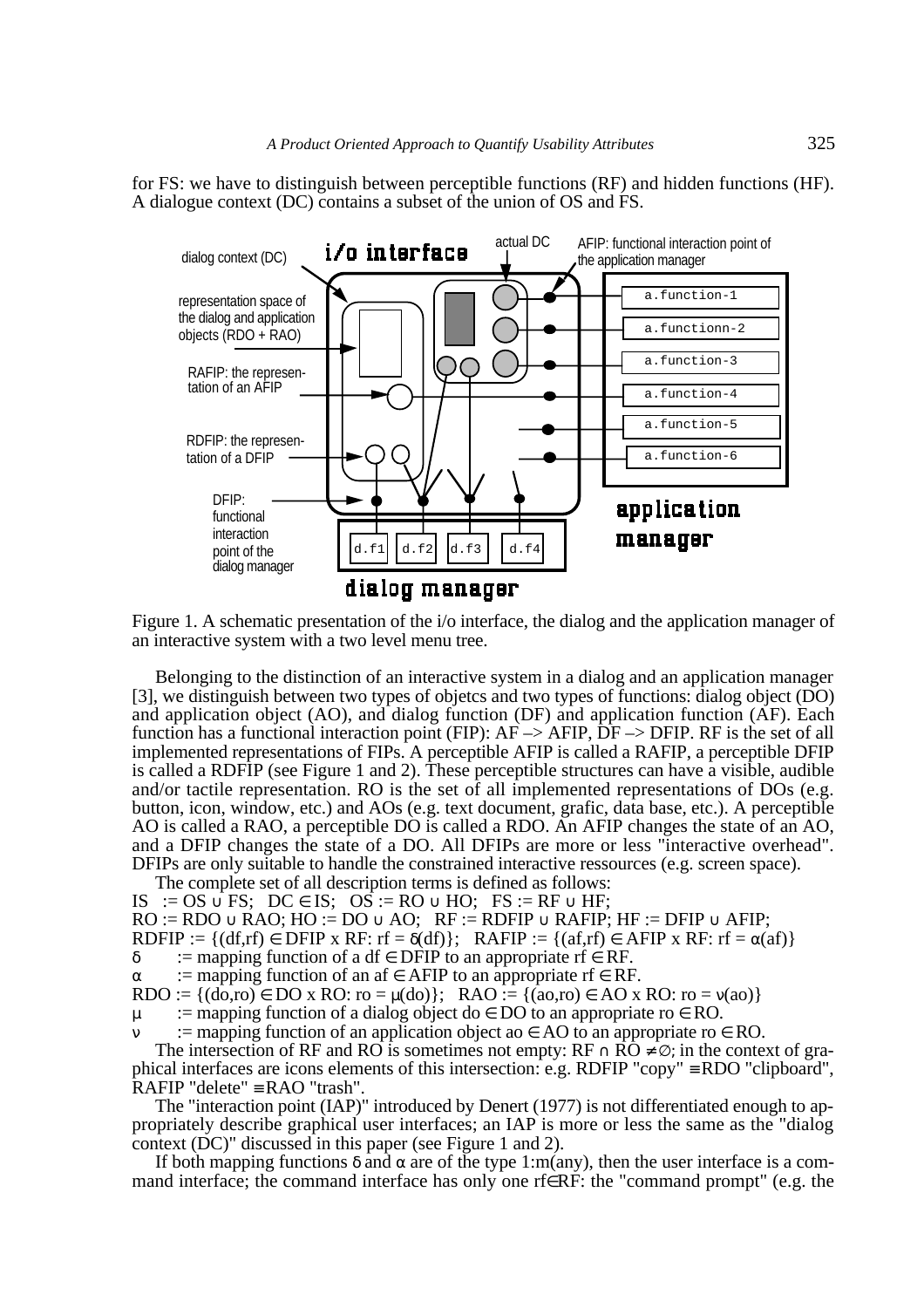topmost RAFIP in Figure 2). If both mapping functions δ and α are of the type 1:1, then the user interface is a menu or direct manipulative interface; each f∈FS FIP is related to a perceptible structure RF on the i/o interface. One important difference between a menu and a direct manipulative interface is the "interactive directness": a user interface is 100% interactively direct, if the user has fully access in the actual dialog context to all AFIPs [7]. Good interface design is characterized by optimizing the multitude of DFIPs (e.g. "flatten" the menu tree [8]) and by allocating an appropriate RDFIP to the remaining DFIPs.



Figure 2. An actual dialog context (DC) of the textprocessing program MsWord with the representation space of the interactive object (RAO: text document; RDO: clipboard), and the representation space (RF: marked by circles) of the interactive functions (RAFIP: text entry point, undo; RDFIP: menu options).

## **2 . 1 . A quantitative measure of "feedback" of the function space (FFB)**

In the context of an actual dialog state the user must know, what he can do next. To support the user in this sense, different kinds of representational structures for functions (RF: e.g. menues, icons) have been developed. If each functional interaction point (FIP) has his own representational interaction point (RF), then the user has 100% feedback (FFB) of all available functions. To estimate the amount of "feedback" of an interface, we calculate a ratio: "number of RFs" (#RFIP = #RAFIP + #RDFIP) divided by the "number of FIPs" (#FIP = #AFIP + #DFIP) per dialog context (see Formula 1). This ratio quantifies the average "amount of feedback" of the function space (FFB).  $[D]$  = number of all different dialog contexts]:

FFB = 
$$
1/D
$$
  $\sum_{d=1}^{D} (\text{HRFIP}_d / \text{FFIP}_d) \cdot * 100\%$  (1)

## **2 . 2 . A quantitative measure of "interactive directness" (ID)**

The physical limitations of the i/o-interface  $(\rightarrow$  screen size) is one reason, not to present all available functional interaction point (FIPs) with a specific representation on the screen (RF). So, the user has to navigate through menu structures (= activating DFIPs) to come down to a DC with the desired AFIP. The average length of all possible sequences of dialog operations (PATH) from the top level dialog context down to DCs with the desired AFIP is the basic idea for a good quantitative measure of "interactive directness" (ID): the reciprocal value of the ave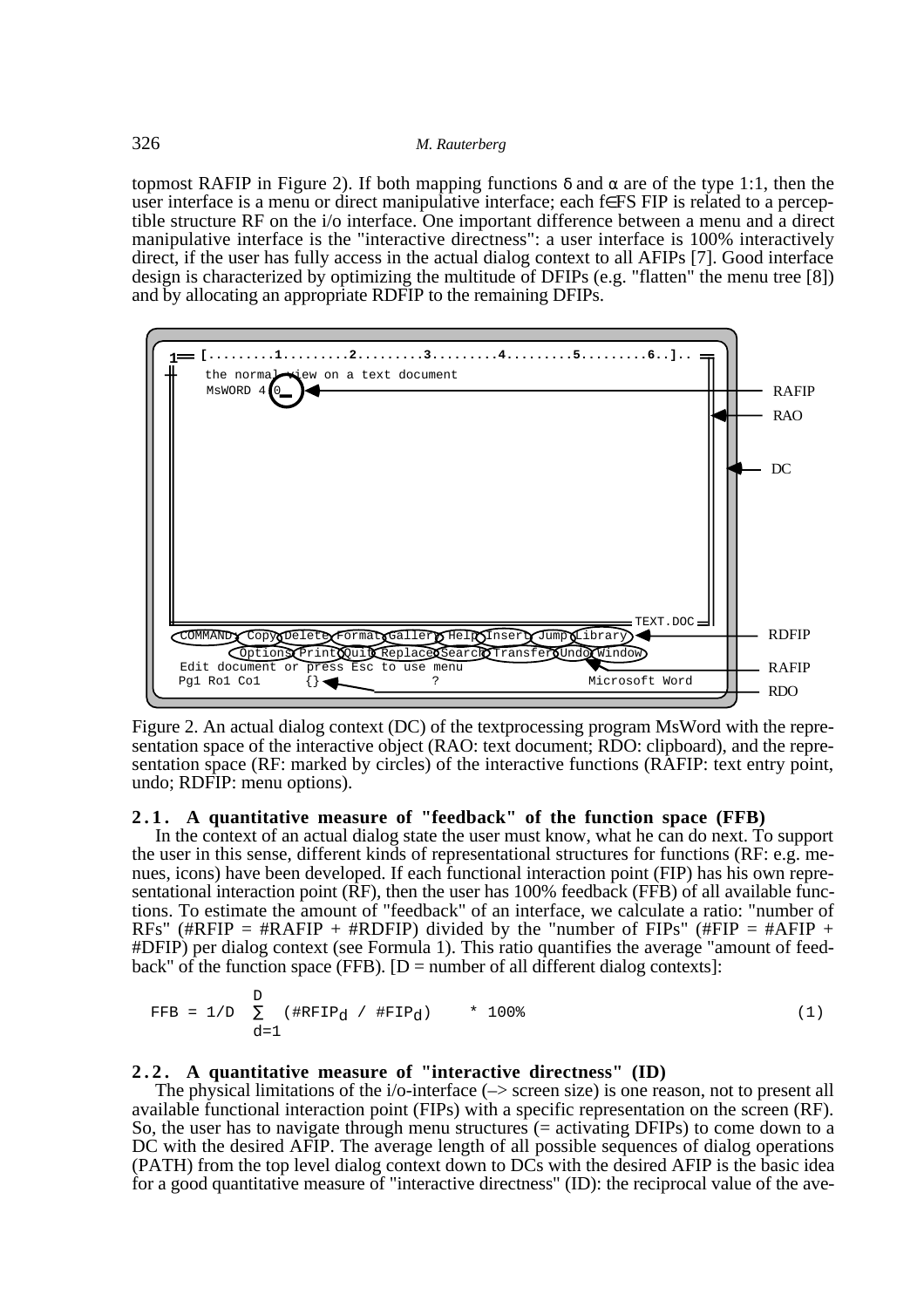rage path length (= number of dialog steps). An interface with the maximum ID of 100% has only one DC with path lengths of 1 dialog step.  $[P =$  number of all different dialog PATHs]:

$$
ID = \left\{ \begin{array}{cc} P & -1 \\ 1/P & \sum_{p=1}^{P} \ln(q) \text{ (PATH } p) \end{array} \right\} \rightarrow 1 \quad \star \quad 100\text{*} \tag{2}
$$

### **2 . 3 . A quantitative measure of "flexibility" of the dialog interface (DFD)**

The number of ways to leave a dialog context (DC) is a precise measure of "dialog flexibility" ("fan" degree). To quantify the flexibility of the dialog manager we calculate the average number of DFIPs per dialog context (DFD).  $[D =$  number of all different dialog contexts]:

$$
DFD = 1/D \sum_{d=1}^{D} (\# DFTP_d)
$$
 (3)

#### **2 . 4 . A quantitative measure of "flexibility" of the application interface (DFA)**

To quantify the flexibility of the application interface we calculate the average number of AFIPs per dialog context (DFA). A modeless dialog state has maximal dialog flexibility (eg. "command" interfaces).  $[D]$  = number of all different dialog contexts]:

$$
DFA = 1/D \sum_{d=1}^{D} (\#AFTP_d)
$$
 (4)

#### **3 . VALIDATION OF THE QUANTITATIVE MEASURES**

First, a fictive example: we have an application manager with 625 AFIPs. Three different interface types are implemented: (1) a command interface with 1 RF (the "command prompt") and 1 DFIP (e.g. a transparency operator like "ls" of UNIX); (2) a menu interface with a strict hierarchical menu tree (3 levels: 1 DC on level-1 with 5 DFIPs [down], 5 DCs on level-2 with 6 DFIPs [5 down, 1 up] per DC, and 25 DCs on level-3 with 1 DFIP [up] and 5 AFIPs per DC); (3) a desktop interface with a complete net structure (5 DCs with 125 AFIPs and 4 DFIPs per DC). FFB of the menu and the desktop interface is 100%; each  $f \in HF$  has a  $r \in RF$ .

Table 1

Comparison of command, menu and desktop interfaces of the fictive example relating to the quantitative measures FFB, ID, DFA, and DFD.

|                                               |  |  | #DC #AFIP #RAFIP #DFIP #RDFIP   FFB% ID% DFA                       |  | DFD |
|-----------------------------------------------|--|--|--------------------------------------------------------------------|--|-----|
| $\vert$ command $\vert$ 1 625                 |  |  | $1 \qquad 1 \qquad 0 \qquad 0.2 \quad 100.0 \quad 625.0 \quad 1.0$ |  |     |
| menu   31 625 625 60 60   100.0 33.3 20.2 1.9 |  |  |                                                                    |  |     |
| $\vert$ desktop $\vert$ 5 625                 |  |  | 625 20 20 100.0 55.6 125.0 4.0                                     |  |     |

The command interface is the most direct interface  $(ID=100%)$  with the highest amount of flexibility (DFA=625), but with more or less no "feedback" (FFB=0.2%). The ID of the desktop interface with the net dialog structure is higher than the ID of menu interface with the hierarchical menu tree.

Second, to validate the quantitative measures (FFB, ID, DFA, DFD) in a more general sense, we need a real product with different interfaces and an empirical investigation. We compared a menu interface (CUI) with a desktop interface (GUI) of the same application manager: a relational data base management system [9]. The results of the product oriented description of